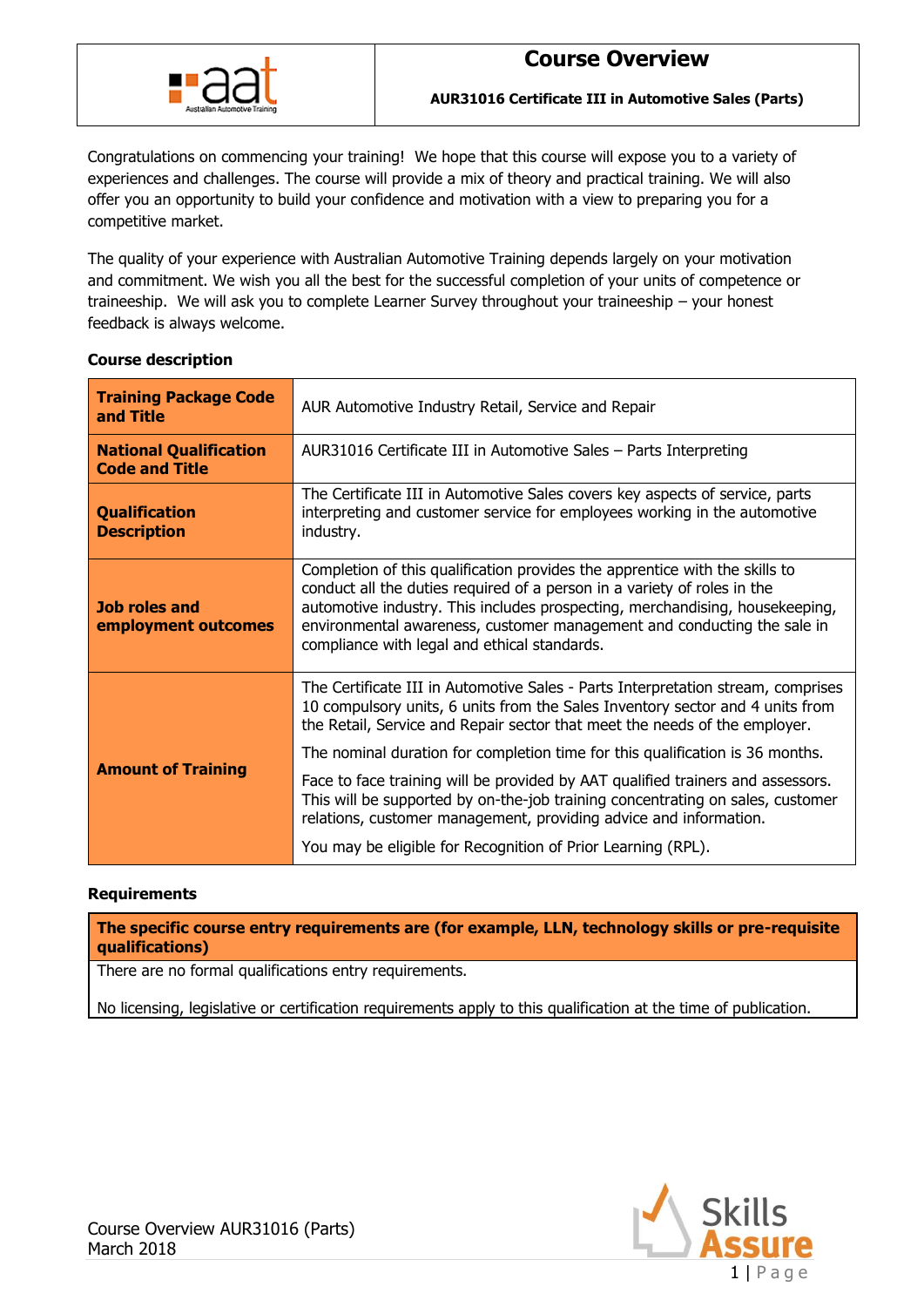

**AUR31016 Certificate III in Automotive Sales (Parts)**

### **Course Structure**

| Stage/<br><b>Block</b> | <b>Unit Title</b>                                                                   | <b>Unit National</b><br><b>Code</b> | <b>Nominal</b><br><b>Hours</b> | <b>Core/Elective</b> |
|------------------------|-------------------------------------------------------------------------------------|-------------------------------------|--------------------------------|----------------------|
| $\mathbf{1}$           | Follow safe working practices in an<br>automotive workplace                         | AURASA002                           | 20                             | Core                 |
| 1                      | Follow environmental and sustainability<br>best practice in an automotive workplace | AURAEA002                           | 25                             | Core                 |
| 1                      | Respond to customer needs and enquiries<br>in an automotive workplace               | AURACA001                           | 20                             | Core                 |
| 1                      | Communicate effectively in an automotive<br>workplace                               | AURAFA003                           | 20                             | Elective             |
| $\mathbf{1}$           | Apply sales procedures in an automotive<br>workplace                                | AURSCA003                           | 40                             | Elective             |
| 1                      | Sell automotive products and services                                               | AURSCA005                           | 40                             | Core                 |
| $\mathbf{1}$           | Develop product knowledge                                                           | BSBPRO401                           | 30                             | Elective             |
| 2                      | Comply with legal requirement when<br>selling automotive products and services      | AURSLA001                           | 15                             | Core                 |
| $\overline{2}$         | Conduct online transactions in an<br>automotive workplace                           | AURSCA011                           | 40                             | Core                 |
| $\overline{2}$         | Use business technology                                                             | BSBWOR204                           | 20                             | Elective             |
| $\overline{2}$         | Process customer complaints in an<br>automotive workplace                           | AURSAA001                           | 20                             | Core                 |
| $\overline{2}$         | Resolve routine problems in an<br>automotive workplace                              | AURAFA004                           | 20                             | Core                 |
| $\overline{2}$         | Promote automotive products and<br>services                                         | AURSCA006                           | 20                             | Core                 |
| $\overline{2}$         | Present automotive products and services<br>for sale                                | AURSCA002                           | 20                             | Elective             |
| 3                      | Maintain business image in an automotive<br>workplace                               | AURAMA004                           | 15                             | Core                 |
| 3                      | Present, secure and support sales<br>solutions                                      | BSBSLS408                           | 60                             | Elective             |
| 3                      | Carry out warehousing requirements in an<br>automotive workplace                    | AURSBA001                           | 40                             | Elective             |
| 3                      | Identify and match uncommon<br>automotive parts                                     | AURSBA002                           | 40                             | Elective             |
| 3                      | Pick and process orders                                                             | <b>TLIA2012</b>                     | 20                             | Elective             |

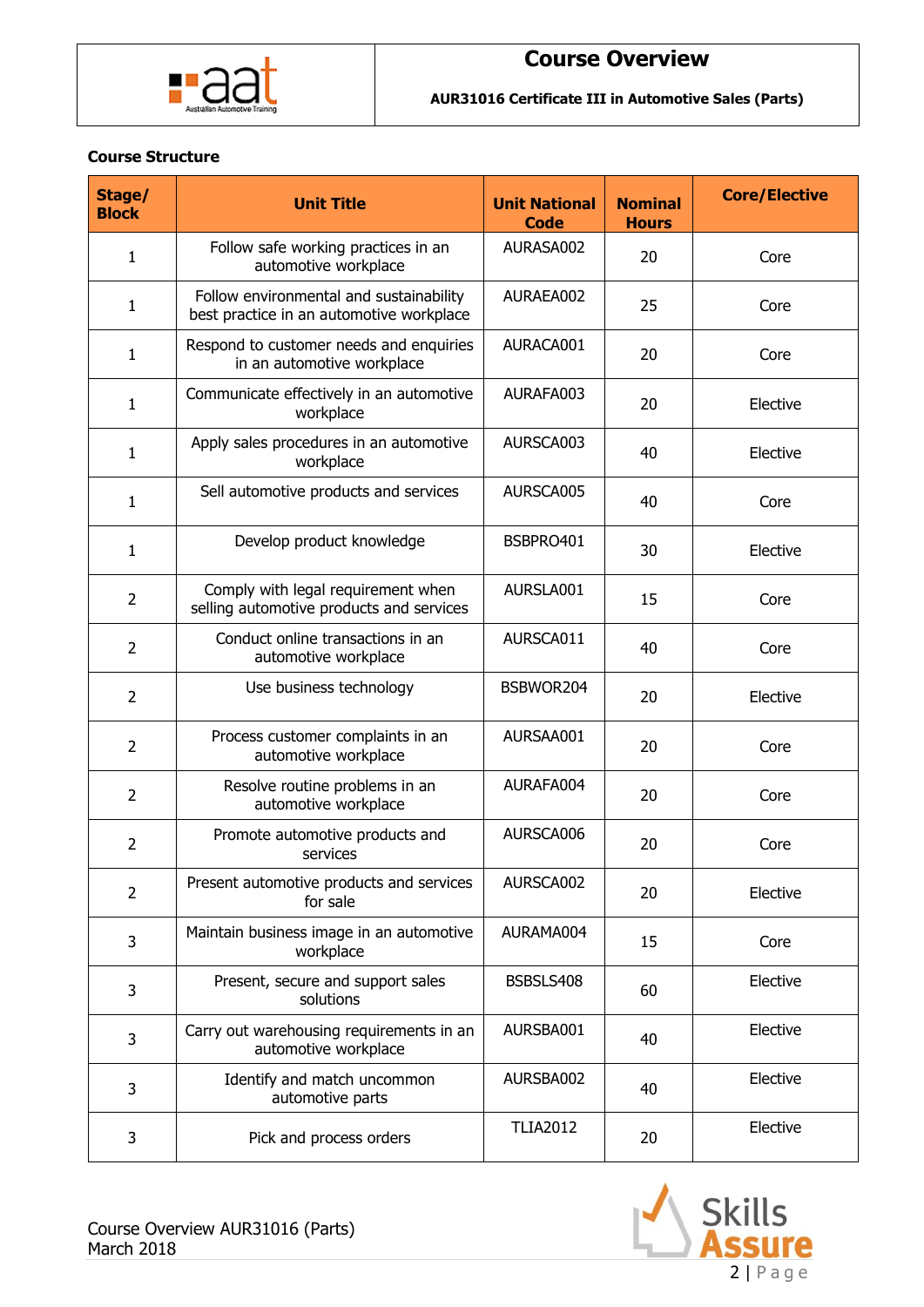

**AUR31016 Certificate III in Automotive Sales (Parts)**

| ۰ | stock<br>Control ' | SIRRINV002 | n-<br>- -<br>ر ر | -lective |
|---|--------------------|------------|------------------|----------|
|---|--------------------|------------|------------------|----------|

Please speak to your trainer or assessor if you think you might be eligible for Recognition of Prior Learning (RPL). There is an RPL Candidate Information Enrolment form available to you which explains this process further, or refer to the RPL information available in this Handbook.

## **Training Outcomes**

Completion of the Certificate III in Automotive Sales provides graduates with the skills to conduct all the tradesperson level duties required of automotive salespeople. This includes prospecting, merchandising, housekeeping, environmental awareness, customer management and conducting the sale in compliance with legal and ethical standards.

Licensing outcomes from specific units of competence result in Sales person or Dealer Licence within QLD. See earlier notes in Handbook for further information.

The Certificate III in Automotive Sales – Parts Interpretation is also a qualification that will serve the graduate well for a career within the wider automotive industry. The units in this course offer an excellent basis from which to build a career in any department within the broader automotive industry.

## **Literacy and Numeracy Requirements**

Students should have appropriate language and literacy skills to be able to read and write in English including the ability to understand and use the language associated with the Certificate III in Automotive Sales.

So that AAT can ensure it is providing learning assistance to students where required, each student will be required to complete a new Literacy and Numeracy Assessment prior to the undertaking of any training and/or assessment with Australian Automotive Training.

#### **Assessment**

The structured assessment process is designed to meet the needs of each individual participant within the requirements of the unit of competency and the respective Performance Criteria.

Assessment will be conducted using a variety of methods including:

- practical demonstrations / role play
- third party reports from workplace supervisors
- samples of documentation completed in the workplace e.g. contracts & customer records
- indirect work samples e.g. photographs of yard and merchandising displays (undertaken by the team that includes the trainee)
- observation
- workbook
- oral questioning

Any student that does not achieve competency on his/her first attempt at an assessment will be thoroughly debriefed by the assessor – this may be in writing or verbally. Where required the debriefing will identify



Course Overview AUR31016 (Parts) March 2018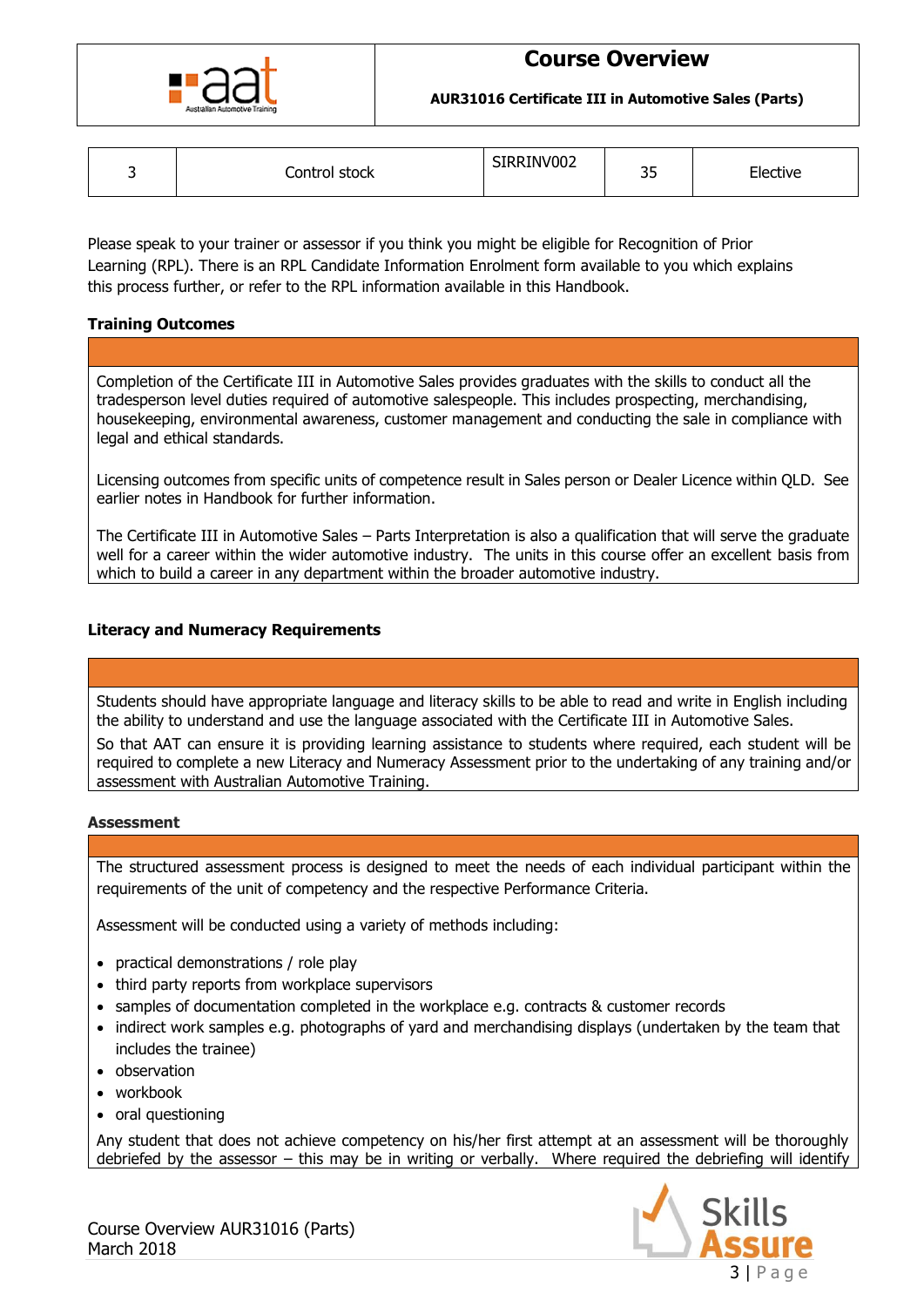

**AUR31016 Certificate III in Automotive Sales (Parts)**

opportunities for further training to address the area(s) on non-competence. The assessor will also clearly identify the part(s) of the assessment that need to be attempted again. **All students have the opportunity to be re-assessed** twice, without incurring any additional fees. After each assessment piece, you will be asked to sign the assessment workbook confirming that the work is your own, in your own handwriting and that you have received feedback and a result from your assessor in regards to that assessment piece. We encourage you at all times to discuss your progress with your trainer and/or assessor. You may also refer to AAT Management at any time.

There is no fee for a replacement Statement of Attainment or Certificate at any time.

## **Further Study**

On completion of the Certificate III in Automotive Sales graduates can progress to the career path defined by the employer in positions such as Customer Service Manager, Fixed Operations Manager, Group Manager and Dealer Principal.

Learners completing Certificate III in Automotive Sales may also choose to undertake further study in the following qualifications:

Certificate III in Automotive Administration

Certificate IV in Automotive Management

Certificate IV in Business (Frontline Management)

**Please don't hesitate to contact the Australian Automotive Training office for any information you are not sure of. We are here to help you understand your qualification and your responsibilities as the trainee.**

#### **FEES**

### **Financial Assistance**

The federal, state and territory governments provide financial incentives and support for vocational education and training students to help them gain the skills required to secure and maintain rewarding and sustainable employment.

There are programs for all kinds of students; apprentices and trainees, new job starters, those re-entering the workforce, retraining for a new job or upgrading their skills for an existing job.

<https://www.myskills.gov.au/more/financial-assistance/>

### **User Choice 2017-20**

The User Choice 2017-20 program provides a public funding contribution towards the cost of training and assessment services for eligible Queensland apprentices and trainees.

The program aims to provide funding aligned to the skills needs of industry and respond to changing government priorities.

The three-year policy from 1 July 2017 recognises that employment-based training aligned to skills shortages is a critical priority for the Queensland Government.

The User Choice price represents the level of public funding the government contributes towards the total cost of training for apprentices and trainees. Other contributions by industry, employers, apprentices and trainees will generally be required.



Course Overview AUR31016 (Parts) March 2018